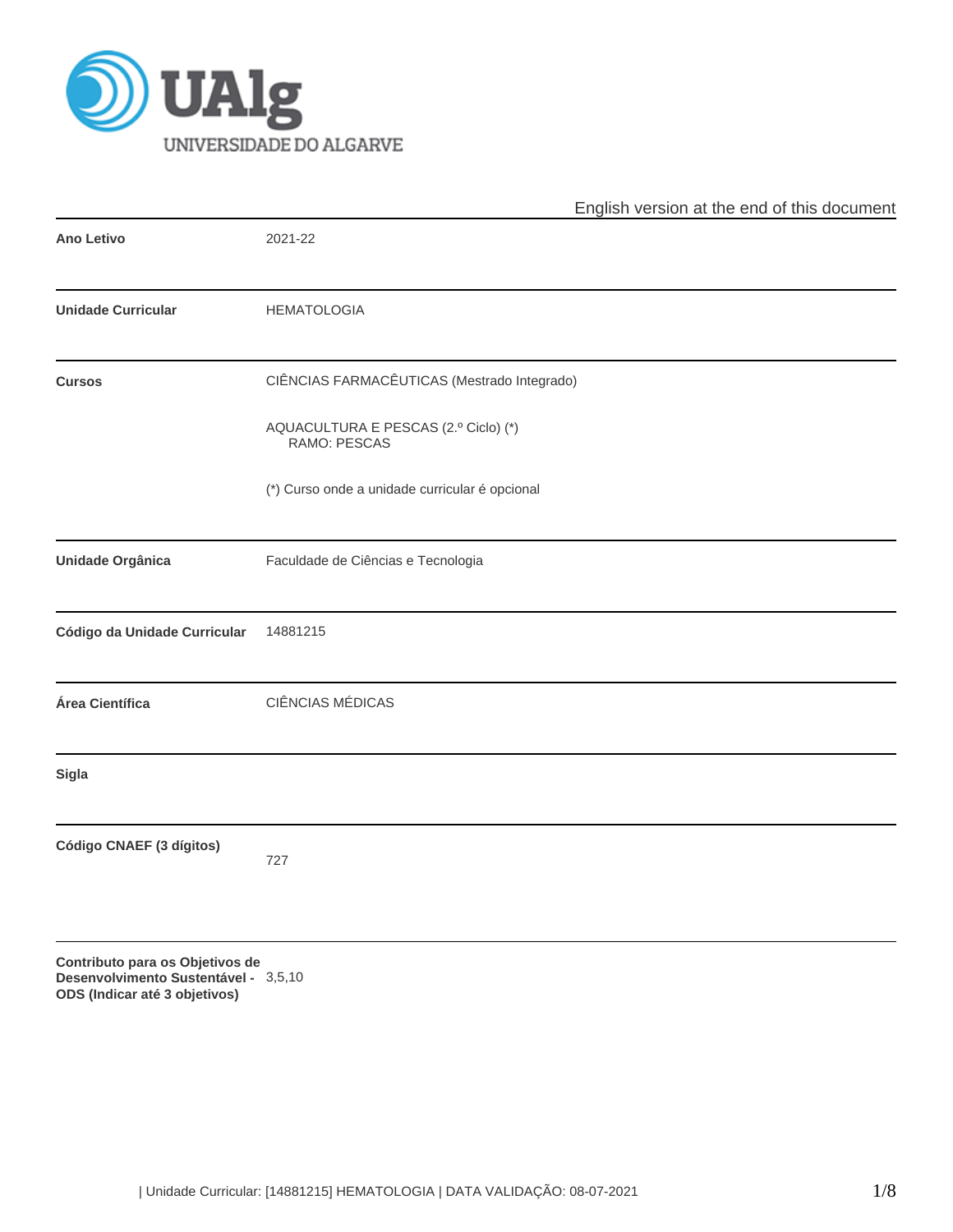

| Línguas de Aprendizagem    | Português                   |
|----------------------------|-----------------------------|
| Modalidade de ensino       | Presencial                  |
| <b>Docente Responsável</b> | Isabel Maria Júlio da Silva |

| <b>DOCENTE</b>              | <b>TIPO DE AULA</b>         | <b>TURMAS</b>                            | <b>TOTAL HORAS DE CONTACTO (*)</b> |
|-----------------------------|-----------------------------|------------------------------------------|------------------------------------|
| Isabel Maria Júlio da Silva | $PI \cdot T \cdot TP$<br>-- | T1; TP1; TP2A; TP2B; PL1; PL2; PL2B; PL3 | 34T: 20TP: 45PL                    |

\* Para turmas lecionadas conjuntamente, apenas é contabilizada a carga horária de uma delas.

| <b>ANO</b> | <b>PERIODO DE FUNCIONAMENTO*</b> | <b>HORAS DE CONTACTO</b> | <b>HORAS TOTAIS DE TRABALHO</b> | <b>ECTS</b> |
|------------|----------------------------------|--------------------------|---------------------------------|-------------|
| $\Delta^0$ |                                  | 34T: 10TP: 15PL          | 156                             |             |

\* A-Anual;S-Semestral;Q-Quadrimestral;T-Trimestral

## **Precedências**

Sem precedências

# **Conhecimentos Prévios recomendados**

Anatomia e fisiologia do sistema hematopoiético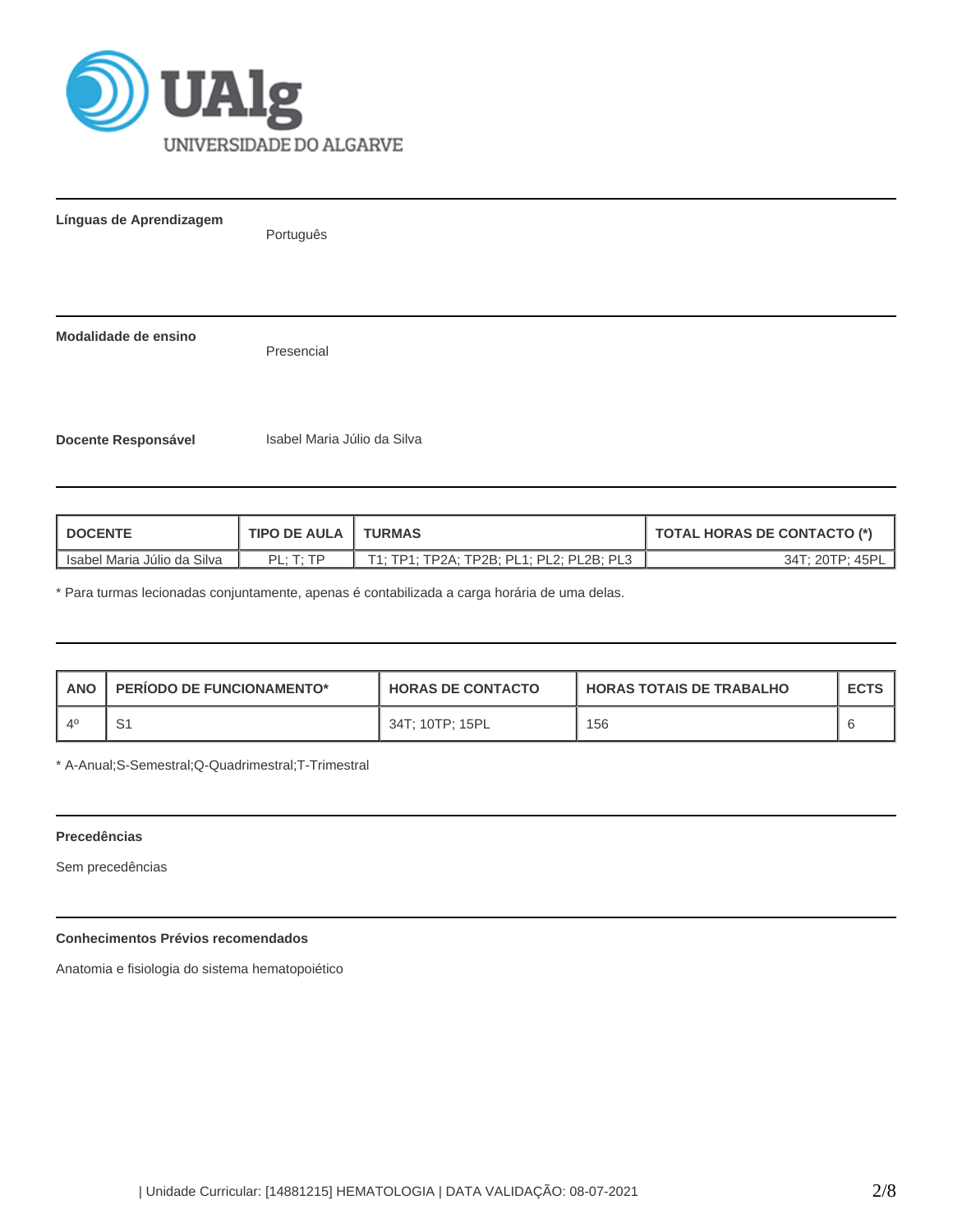

#### **Objetivos de aprendizagem (conhecimentos, aptidões e competências)**

- 1. Adquirir **conhecimentos teóricos** de:
- funcionamento normal do sistema hematopoiético
- patologias benignas e malignas hematológicas
- alterações dos eritrócitos relacionados com a idade (recem-nascido), a gravidez e as doenças sistémicas
- 2. Adquirir **conhecimentos práticos laboratoriais** para o diagnóstico das patologias mais comuns
- 3. Adquirir **competências** em:
- interpretação e compreensão da linguagem da patologia hematológica
- reconhecimento a nível clínico, mas fundamentalmente a nível **laboratorial** , das patologias hematológicas
- **-** interpretação dos exames laboratoriais de hematologia

- **identificação ao microscópio** das células normais ou patológicas do sistema hematopoiético e saber integrar esses dados, para, no âmbito das ciências farmacêuticas, ter **complementaridade com os clínicos** e contribuir para o diagnóstico dos doentes.

# **Conteúdos programáticos**

Aulas teóricas: Hematopoiese e respetivas alterações: Anemias; Sobrecarga de Ferro. Baço. Alterações benignas dos leucócitos. Leucemia.Linfomas. Gamapatias. Síndromes Mieloproliferativas e Mielodisplásicas. Aplasia medular. Hemostase e Coagulação. Hemorragias. Trombose e antitrombóticos. Grupos sanguíneos e Transfusão. Hematologia na gravidez, recém-nascido e doenças sistémicas. Aulas práticas laboratoriais: Normas gerais de colheitas. Anticoagulantes. Colorações. Critérios de rejeição de amostras. Controlo de qualidade. Iniciação na preparação e observação dos esfregaços de sangue periférico: situação normal e patológica. Observação de lâminas com patologia do eritrócito, leucócito e plaquetas. Determinação do TP e do TTPA. Determinação dos grupos sanguíneos do tipo ABO e RhD. Interpretação de exames hematológicos. Visita a um Laboratório Clínico.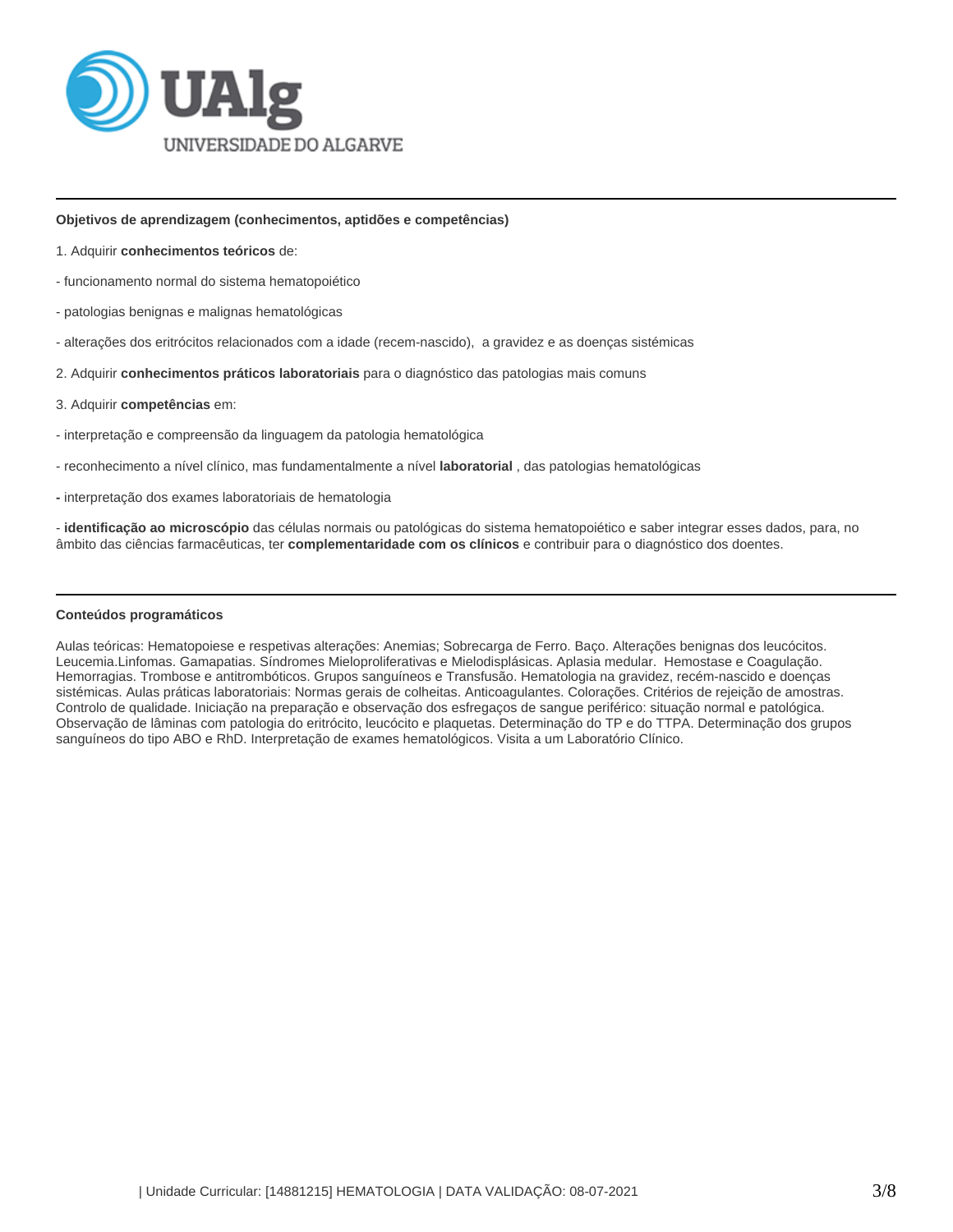

## **Metodologias de ensino (avaliação incluída)**

#### **Metodologia:**

- Aulas teóricas (método expositivo), aulas teórico-práticas (resolução de problemas e apresentação de casos clínicos), aulas práticas laboratoriais (em laboratório de microscopia ótica)

34h teóricas (T), 10h teórico-práticas (TP), 15h práticas laboratoriais (PL).

- Nas aulasPL, os alunos executam as técnicas individualmente e cada turma terá um máximo de 10 alunos.

#### **Avaliação inclui:**

- **1 frequência que engloba o conteúdo teórico e prático**
- 1 exame final:
	- época normal e época de recurso
	- duração 90 minutos
	- avaliação dos conteúdos programáticos teóricos e práticos

 - nota final do exame: 30% parte prática + 70% parte teórica, no entanto o aluno tem de ter >= 9,5 valores tanto na parte prática como na parte teórica para ficar aprovado à disciplina.

- As aulas práticas têm uma assiduidade obrigatória >=75.

#### **Bibliografia principal**

WILLIAMS, B. E. AND LITCHTMAN (2016) Manual of Hematology th Ed., McGraw- Hill, Inc.

HOFFBRAND, A.V. et al. (2016) Postgraduate Haematology, 7th ed. Wiley Blackwell

CIESLA, B. (2011) Hematology in Pratice 2nd ed. F.A Davis Company

BAIN, B.J., BATES I., LAFFAN A.M. (2017), Dacie and Lewis Practical Haematology, 12 th ed. Elsevier Limited

DA SILVA, P.H. et al. (2016) Hematologia Laboratorial. Teoria e Procedimentos, Grupo Artmed

ABRAHAMSOHN P. (2017) Histologia Básica -Texto e Atlas 13ª. ed. Guanabara Koogan LTDA.

GONÇALVES C., BAIROS V. (2013) Histologia, Texto e imagens, Histologia, Histogénese, Organogénese, 4ª ed., Imprensa da Universidade de Coimbra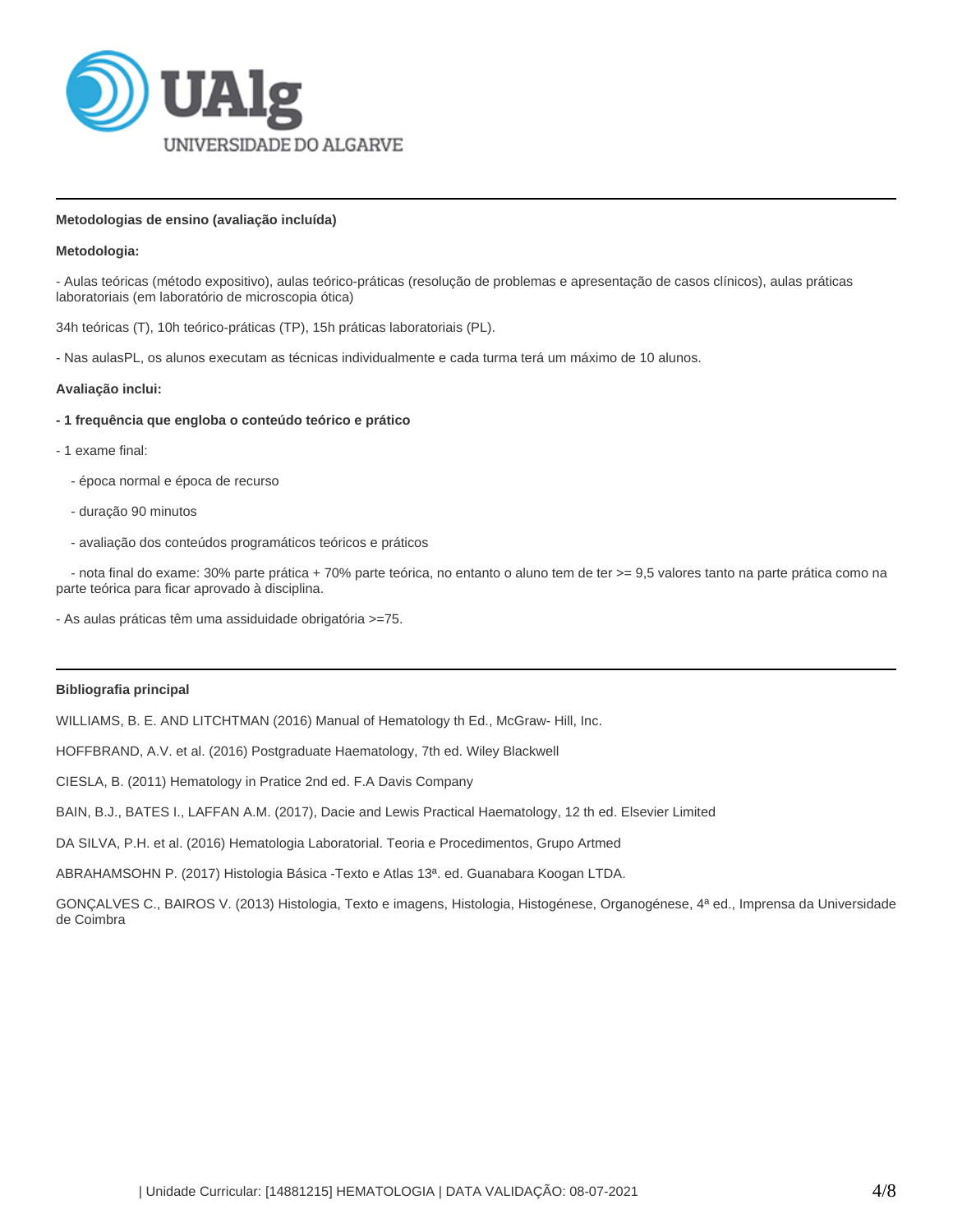

| <b>Academic Year</b>                                                                                   | 2021-22                                                                        |  |  |  |  |  |
|--------------------------------------------------------------------------------------------------------|--------------------------------------------------------------------------------|--|--|--|--|--|
| <b>Course unit</b>                                                                                     | <b>HAEMATOLOGY</b>                                                             |  |  |  |  |  |
| <b>Courses</b>                                                                                         | PHARMACEUTICAL SCIENCES (Integrated Master's)<br>AQUACULTURE AND FISHERIES (*) |  |  |  |  |  |
|                                                                                                        | (*) Optional course unit for this course                                       |  |  |  |  |  |
| <b>Faculty / School</b>                                                                                | FACULTY OF SCIENCES AND TECHNOLOGY                                             |  |  |  |  |  |
| <b>Main Scientific Area</b>                                                                            |                                                                                |  |  |  |  |  |
| Acronym                                                                                                |                                                                                |  |  |  |  |  |
| <b>CNAEF</b> code (3 digits)                                                                           | 727                                                                            |  |  |  |  |  |
| <b>Contribution to Sustainable</b><br><b>Development Goals - SGD</b><br>(Designate up to 3 objectives) | 3,5,10                                                                         |  |  |  |  |  |
| Language of instruction                                                                                | Portuguese                                                                     |  |  |  |  |  |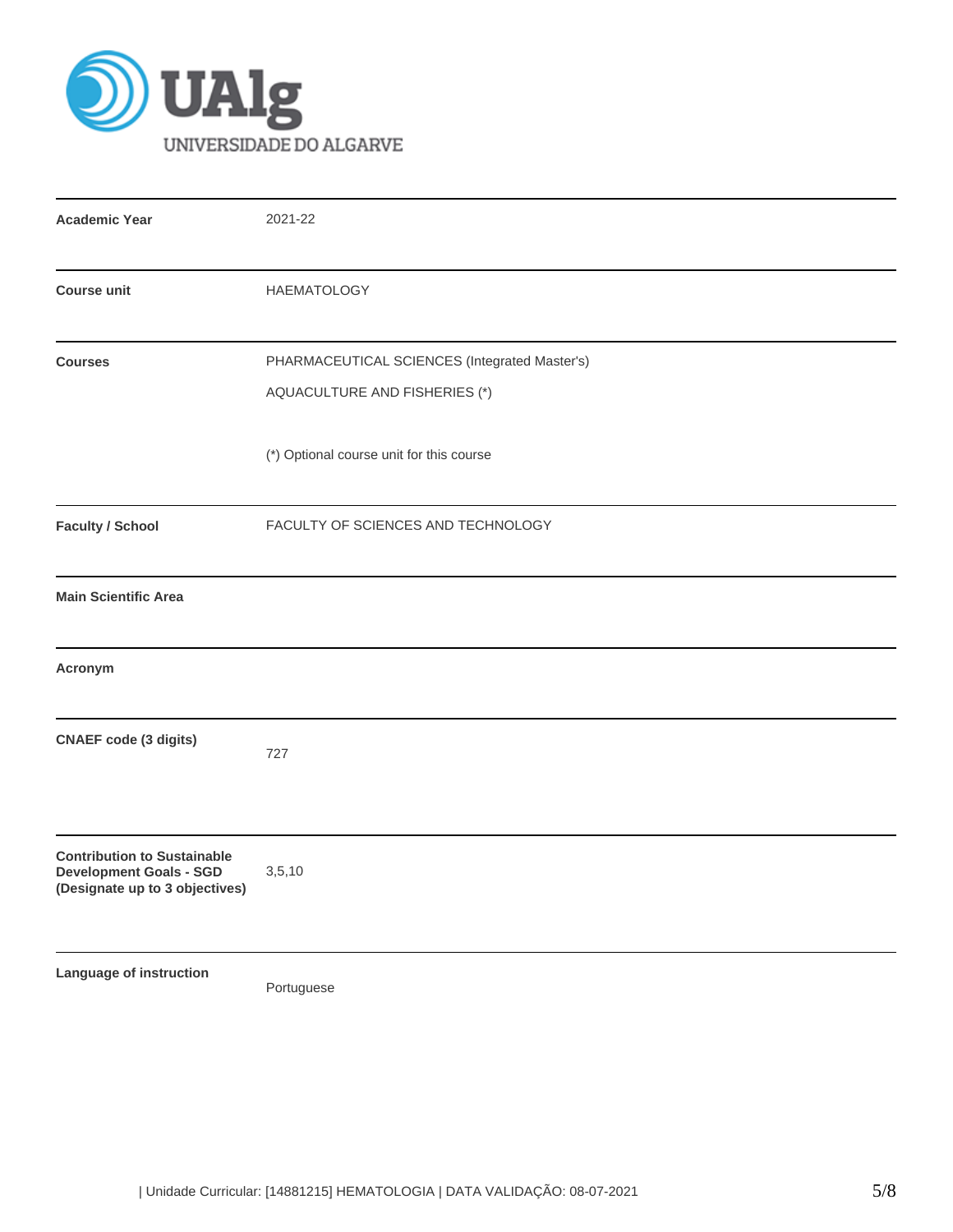

**Teaching/Learning modality**

Face to face

**Coordinating teacher** Isabel Maria Júlio da Silva

| <b>Teaching staff</b>                                                   | Type                  | <b>Classes</b>                           | Hours (*)       |  |  |  |
|-------------------------------------------------------------------------|-----------------------|------------------------------------------|-----------------|--|--|--|
| l Isabel Maria Júlio da Silva                                           | $PI \cdot T \cdot TP$ | T1: TP1: TP2A: TP2B: PL1: PL2: PL2B: PL3 | 34T; 20TP; 45PL |  |  |  |
| * For classes taught jointly, it is only accounted the workload of one. |                       |                                          |                 |  |  |  |

\* For classes taught jointly, it is only accounted the workload of one.

| $\sim$ |     | D) |   |     | -  |    |    | Total |
|--------|-----|----|---|-----|----|----|----|-------|
|        | 114 | ╹╹ | Ш | IIс | IЮ | IК | ΠС | 5°    |

T - Theoretical; TP - Theoretical and practical ; PL - Practical and laboratorial; TC - Field Work; S - Seminar; E - Training; OT - Tutorial; O - Other

## **Pre-requisites**

no pre-requisites

# **Prior knowledge and skills**

Hematopoietic Anatomy and Phisiology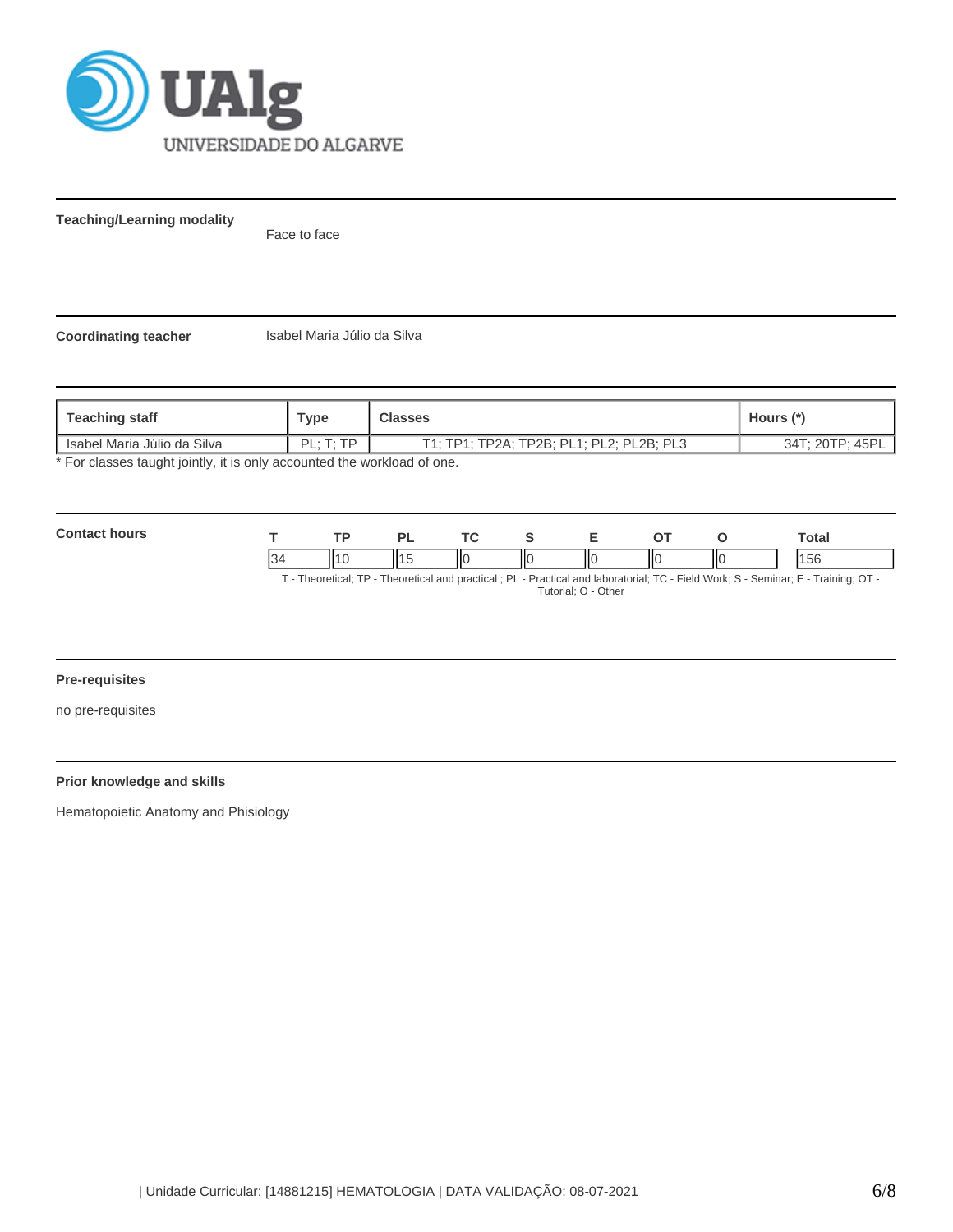

**The students intended learning outcomes (knowledge, skills and competences)**

- 1. Acquire theoretical knowledge of:
- normal function of the haematopoietic system
- benign and malignant haematological pathology
- age-related (newborn), pregnancy and systemic red blood cell disorders
- 2. Acquire laboratory practical knowledge for diagnosing the most common diseases
- 3. Acquire competence in:
- interpretation and comprehension in haematological pathology terms
- recognition on a clinical level, but fundamentaly at a laboratorial level, of haematological pathology
- **-** interpretation of haematology laboratory exams

- microscope identification of normal and pathological haematopoietic cells and integration of this information, in the context of pharmaceutical sciences, to be able to have complementarity with clinicians and contribute for diagnosing patients

#### **Syllabus**

Theoretical classes: Hematopoiesis and their alterations: Anemia. Iron overload. Spleen. Benign white cells disorders. Leukemia. Lymphoma. Gammopathies. Myeloproliferative and Myelodisplastic disorders. Bone marrow aplasia. Coagulation and Haemostasis. Haemorrhage. Trombosis and antithrombotics. Blood Groups and Transfusion. Haematology in pregnancy, newborns and systemic diseases. Laboratory practical classes: Crop standards. Anticoagulants, Stains. Criteria for sample rejection. Quality control. Initiation to the preparation and observation of peripheral blood smears: normal and pathological. Blood smear observation of red blood cells, white blood cells and platelet pathologies. Determination of PT and aPTT. Determination of ABO and RhD blood groups. Interpretation of blood tests. Visit to a clinical laboratory.